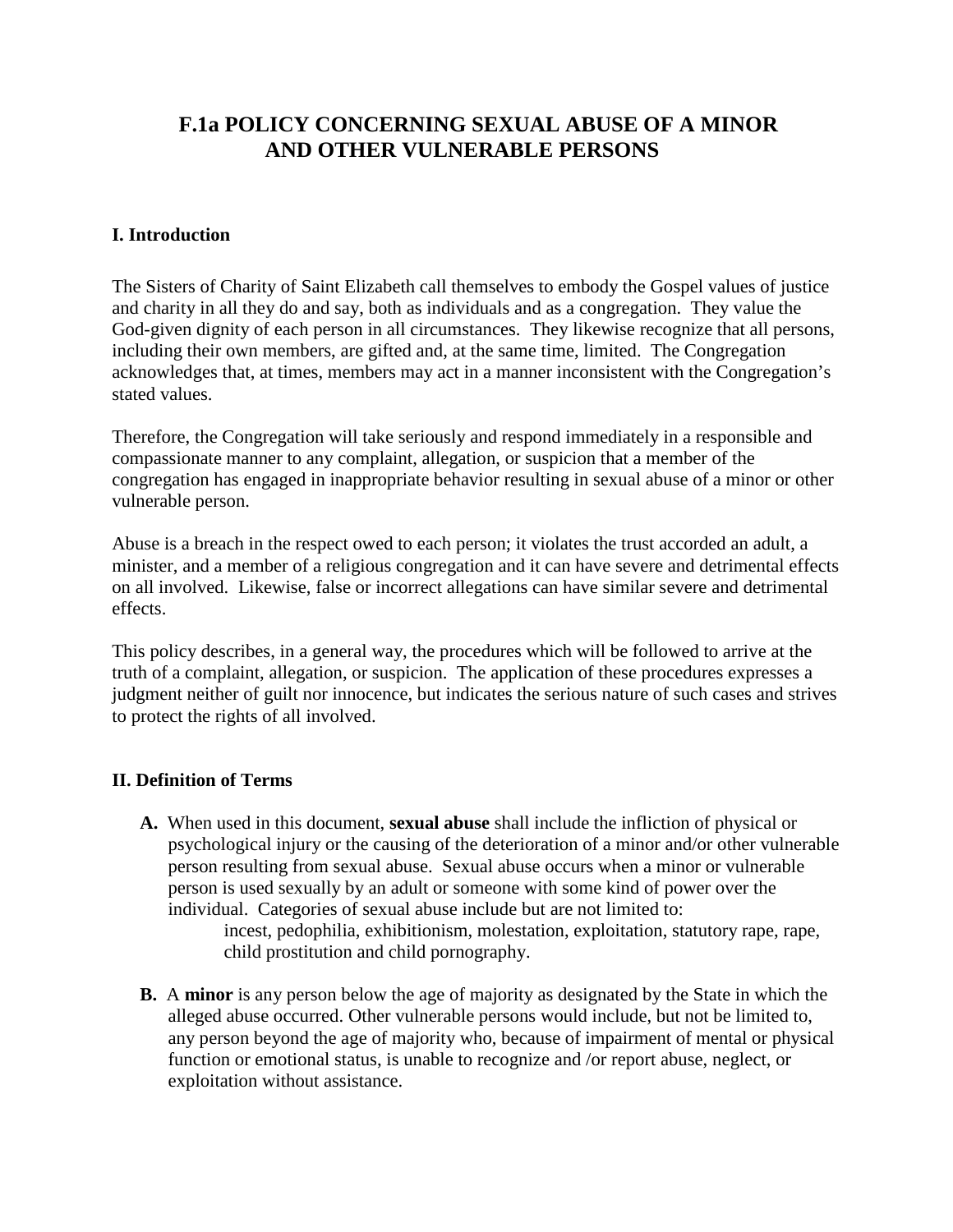**C.** By member is meant any professed member of the Congregation of the Sisters of Charity of Saint Elizabeth. A complaint, allegation, or suspicion involving a former member, a novice, or a candidate may also, given the circumstances, activate the policy and procedures herein.

## **Review Board**

It shall be the policy of the congregation to establish a Review Board to address any complaint, allegation, or suspicion of sexual misconduct by a member or other person to whom this policy may pertain. This Review Board, appointed by the General Superior and her Council, will include members of the congregation, a pastoral counselor, legal counsel, a mental health professional, and any other person(s) deemed appropriate. If conflicts of interest exist, a substitute(s) will be appointed.

## **Complainant and Accused Religious**

The Congregation's response to an allegation of sexual misconduct by a member reflects our belief in the inherent value of the human person, the image of God.

In both civil and canon law, a person is presumed innocent until proven otherwise. However, the presumption of innocence does not preclude the Congregation from taking prudent action before the matter is concluded.

## **Complainant**

The complainant of sexual misconduct by a member will be treated with respect, openness, and empathy, will be assured of a prompt response, and will be informed of the specific procedures which will be followed in the investigation of the case. In addition, the person bringing the accusation will be apprised of the Congregation's commitment to confidentiality regarding all parties, within the parameter of this policy.

If the allegation involves alleged sexual abuse of a present minor, the Congregation is required to report it to the appropriate diocese(s) and state child protective agency. In any case where the complainant is a minor, the Congregation will keep the parent(s) or guardian(s) apprised throughout the entire procedure.

#### **Accused Member**

A member or another person to whom this policy may pertain will be treated with the same respect, openness, and empathy afforded the complainant. The General Superior or her delegate will inform the member of the accusation and of the specific procedures to be followed in the investigation of the case. She also will be apprised of the Congregation's commitment to confidentiality and, if the complainant is a present minor, the accused will be informed of the Congregation's intent to report, or the prior reporting of, the allegation to the appropriate diocese(s) and state child protective agency as required by law.

The Congregation will offer to the accused member legal counsel (civil and / or canonical) as well as psychological and / or spiritual counseling.